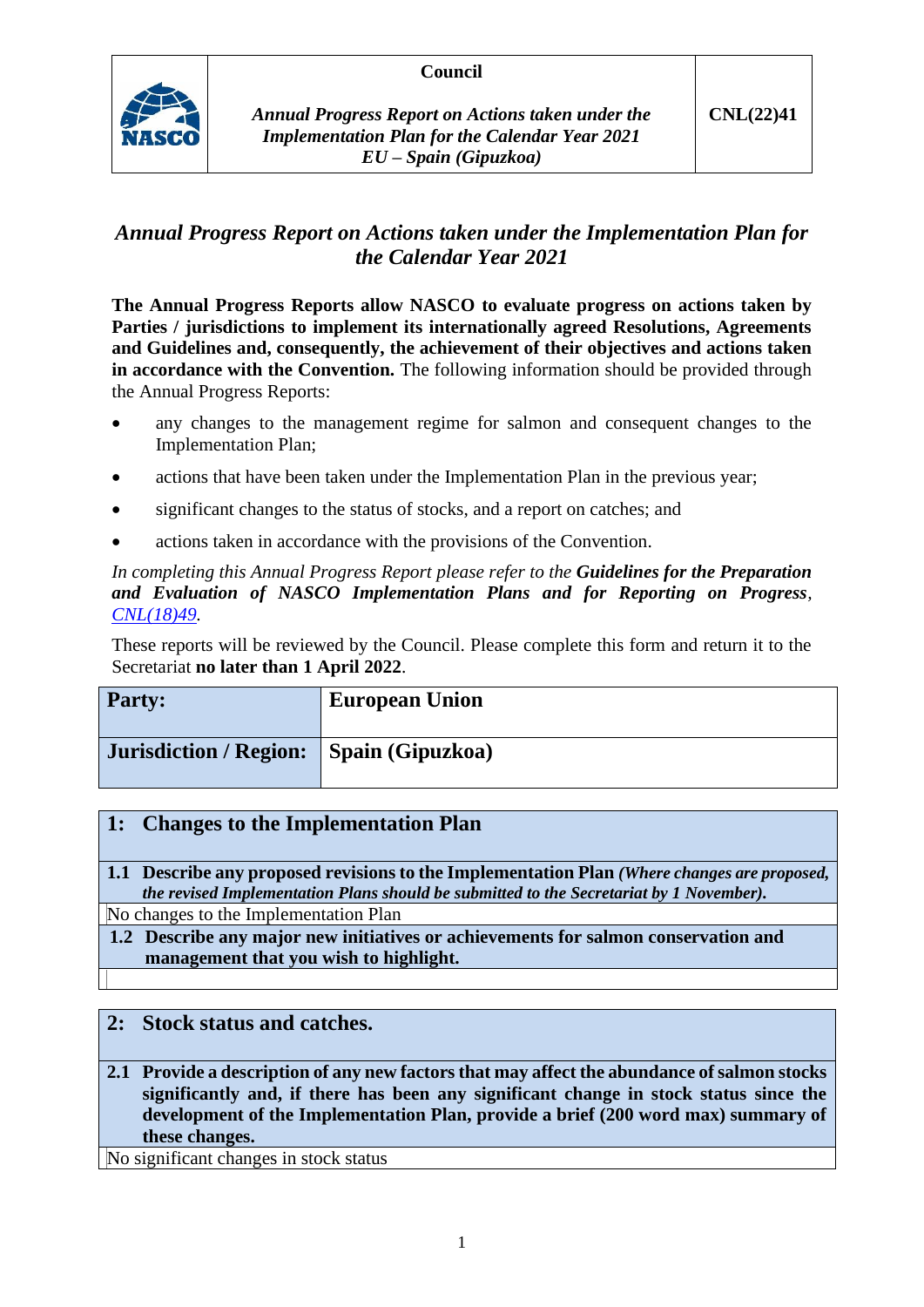| 2.2 Provide the following information on catches: (nominal catch equals reported quantity of<br>salmon caught and retained in tonnes 'round fresh weight' (i.e. weight of whole, ungutted, |            |           |         |            |
|--------------------------------------------------------------------------------------------------------------------------------------------------------------------------------------------|------------|-----------|---------|------------|
| unfrozen fish) or 'round fresh weight equivalent').                                                                                                                                        |            |           |         |            |
| (a) provisional nominal                                                                                                                                                                    | In-river   | Estuarine | Coastal | Total      |
| catch (which may be                                                                                                                                                                        | No catches |           |         | No catches |
| subject to revision) for                                                                                                                                                                   |            |           |         |            |
| $2021$ (tonnes)                                                                                                                                                                            |            |           |         |            |
| (b) confirmed nominal                                                                                                                                                                      | No catches |           |         | No catches |
| catch of salmon for                                                                                                                                                                        |            |           |         |            |
| $2020$ (tonnes)                                                                                                                                                                            |            |           |         |            |
| (c) estimated                                                                                                                                                                              | No catches |           |         | No catches |
| unreported catch for                                                                                                                                                                       |            |           |         |            |
| $2021$ (tonnes)                                                                                                                                                                            |            |           |         |            |
| (d) number and                                                                                                                                                                             | No catches |           |         |            |
| percentage of salmon                                                                                                                                                                       |            |           |         |            |
| caught and released in                                                                                                                                                                     |            |           |         |            |
| recreational fisheries in                                                                                                                                                                  |            |           |         |            |
| 2021                                                                                                                                                                                       |            |           |         |            |

# **3: Implementation Plan Actions.**

#### **3.1 Provide an update on progress on actions relating to the Management of Salmon Fisheries** *(section 2.9 of the Implementation Plan).*

*Note: the reports under 'Progress on action to date' should provide a brief overview of each action. For all actions, provide clear and concise quantitative information to demonstrate progress. In circumstances where quantitative information cannot be provided for a particular action because of its nature, a clear rationale must be given for not providing quantitative information and other information should be provided to enable progress with that action to be evaluated. While referring to additional material (e.g. via links to websites) may assist those seeking more detailed information, this will not be evaluated by the Review Group.*

| <b>Action</b> | Description of action                            | Annual monitoring of the species, based on:                                                                                                                                                                                                                                                                                                                                                                                                                                                                                                                                                          |  |
|---------------|--------------------------------------------------|------------------------------------------------------------------------------------------------------------------------------------------------------------------------------------------------------------------------------------------------------------------------------------------------------------------------------------------------------------------------------------------------------------------------------------------------------------------------------------------------------------------------------------------------------------------------------------------------------|--|
| F1:           | (as submitted in the $IP$ ):                     | (1) Collection of number, biometric and biological data of<br>every salmon captured on recreational fishery targheting<br>other species (bycatch).<br>(2) Collection of number, biometric and biological data of<br>every spawner salmon controlled at salmon traps in Urumea<br>and Oria rivers.<br>(3) Electrofishing surveys on juvenile production areas.<br>(4) Smolt monitoring in the Urumea river (screwtrap),<br>collection of number, biometric and biological data of every<br>smolt controlled at the screwtrap.<br>Annual estimation of the conservation status of the salmon<br>stock. |  |
|               | Expected outcome<br>(as submitted in the $IP$ ): | Data for stock trend analysis and evaluation.                                                                                                                                                                                                                                                                                                                                                                                                                                                                                                                                                        |  |
|               | Progress on action to                            | $(1)$ No bycatch in recreational fisheries.                                                                                                                                                                                                                                                                                                                                                                                                                                                                                                                                                          |  |
|               | date                                             | (2) Urumea river basin trap: 64 adult salmon in 2021                                                                                                                                                                                                                                                                                                                                                                                                                                                                                                                                                 |  |
|               |                                                  | Oria river basin trap: 19 adult salmon in 2021                                                                                                                                                                                                                                                                                                                                                                                                                                                                                                                                                       |  |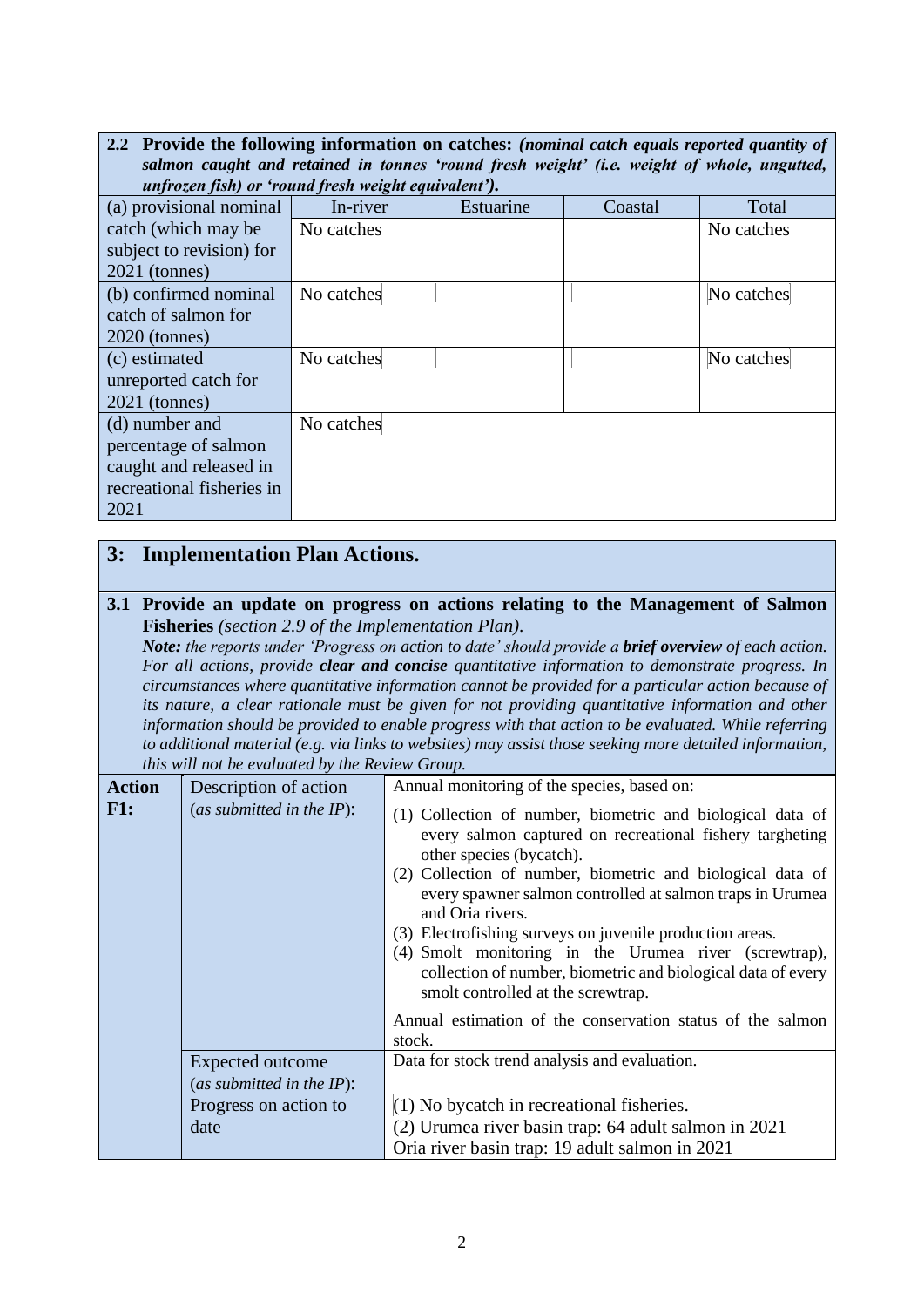|                      | (Provide a brief overview<br>with a quantitative<br>measure, or other justified<br>evaluation, of progress.<br>Other material (e.g.<br>website links) will not be<br>evaluated):                                                                  | (3) Similar wild and hatchery origin juvenile population<br>distribution in 2021 in Gipuzkoa river basins comparing<br>with previous years. Data based in cuantitative and<br>semicuantitative electrofishing sampling. Wild juveniles<br>present in 2 sampling stations in Oiartzun river basin, in 7<br>sampling stations in Urumea river basin and in 4<br>sampling stations in Oriaa river basin. Hatchery origin<br>juveniles present in 1 sampling station in Urumea river<br>basin.<br>(4) Suspended action by now, divertion channel of the<br>paper mill where rotary screw trap was installed is no<br>longer working. |
|----------------------|---------------------------------------------------------------------------------------------------------------------------------------------------------------------------------------------------------------------------------------------------|----------------------------------------------------------------------------------------------------------------------------------------------------------------------------------------------------------------------------------------------------------------------------------------------------------------------------------------------------------------------------------------------------------------------------------------------------------------------------------------------------------------------------------------------------------------------------------------------------------------------------------|
|                      | Current status of action:                                                                                                                                                                                                                         | Completed                                                                                                                                                                                                                                                                                                                                                                                                                                                                                                                                                                                                                        |
|                      | If 'Completed', has the<br>action achieved its<br>objective?                                                                                                                                                                                      | Yes. The only action not completed refers to action (4), as<br>divertion channel of the paper mill where rotary screw<br>trap was installed is no longer working.due to<br>obsolescence or end of administrative concession for<br>water abstraction.                                                                                                                                                                                                                                                                                                                                                                            |
| <b>Action</b><br>F2: | Description of action<br>(as submitted in the $IP$ ):                                                                                                                                                                                             | Control of recreational fishery.                                                                                                                                                                                                                                                                                                                                                                                                                                                                                                                                                                                                 |
|                      | <b>Expected outcome</b><br>(as submitted in the $IP$ ):                                                                                                                                                                                           | Annual control of the number of fishery complaints by<br>surveillance forces.                                                                                                                                                                                                                                                                                                                                                                                                                                                                                                                                                    |
|                      | Progress on action to<br>date<br>(Provide a brief overview<br>with a quantitative<br>measure, or other justified<br>evaluation, of progress.<br>Other material (e.g.<br>website links) will not be<br>evaluated):                                 | In 2021, 7 complaints were processed. The most common<br>offenses are: fishing without a license, using prohibited<br>bait, fishing with prohibited hooks                                                                                                                                                                                                                                                                                                                                                                                                                                                                        |
|                      | Current status of action:                                                                                                                                                                                                                         | Completed                                                                                                                                                                                                                                                                                                                                                                                                                                                                                                                                                                                                                        |
|                      | If 'Completed', has the<br>action achieved its<br>objective?                                                                                                                                                                                      |                                                                                                                                                                                                                                                                                                                                                                                                                                                                                                                                                                                                                                  |
| <b>Action</b>        | Description of action                                                                                                                                                                                                                             | Increase the knowledge about the angling activity.                                                                                                                                                                                                                                                                                                                                                                                                                                                                                                                                                                               |
| <b>F3:</b>           | (as submitted in the $IP$ ):                                                                                                                                                                                                                      |                                                                                                                                                                                                                                                                                                                                                                                                                                                                                                                                                                                                                                  |
|                      | <b>Expected outcome</b>                                                                                                                                                                                                                           | Number of anglers in each river section, fishing pressure<br>distribution among river basins and stretches.                                                                                                                                                                                                                                                                                                                                                                                                                                                                                                                      |
|                      | (as submitted in the $IP$ ):<br>Progress on action to<br>date<br>(Provide a brief overview<br>with a quantitative<br>measure, or other justified<br>evaluation, of progress.<br>Other material (e.g.<br>website links) will not be<br>evaluated): | In 2021, the computer application was developed to<br>manage fishing passes: https://arrantza-<br>paseak.aplikazioak.gipuzkoa.eus/                                                                                                                                                                                                                                                                                                                                                                                                                                                                                               |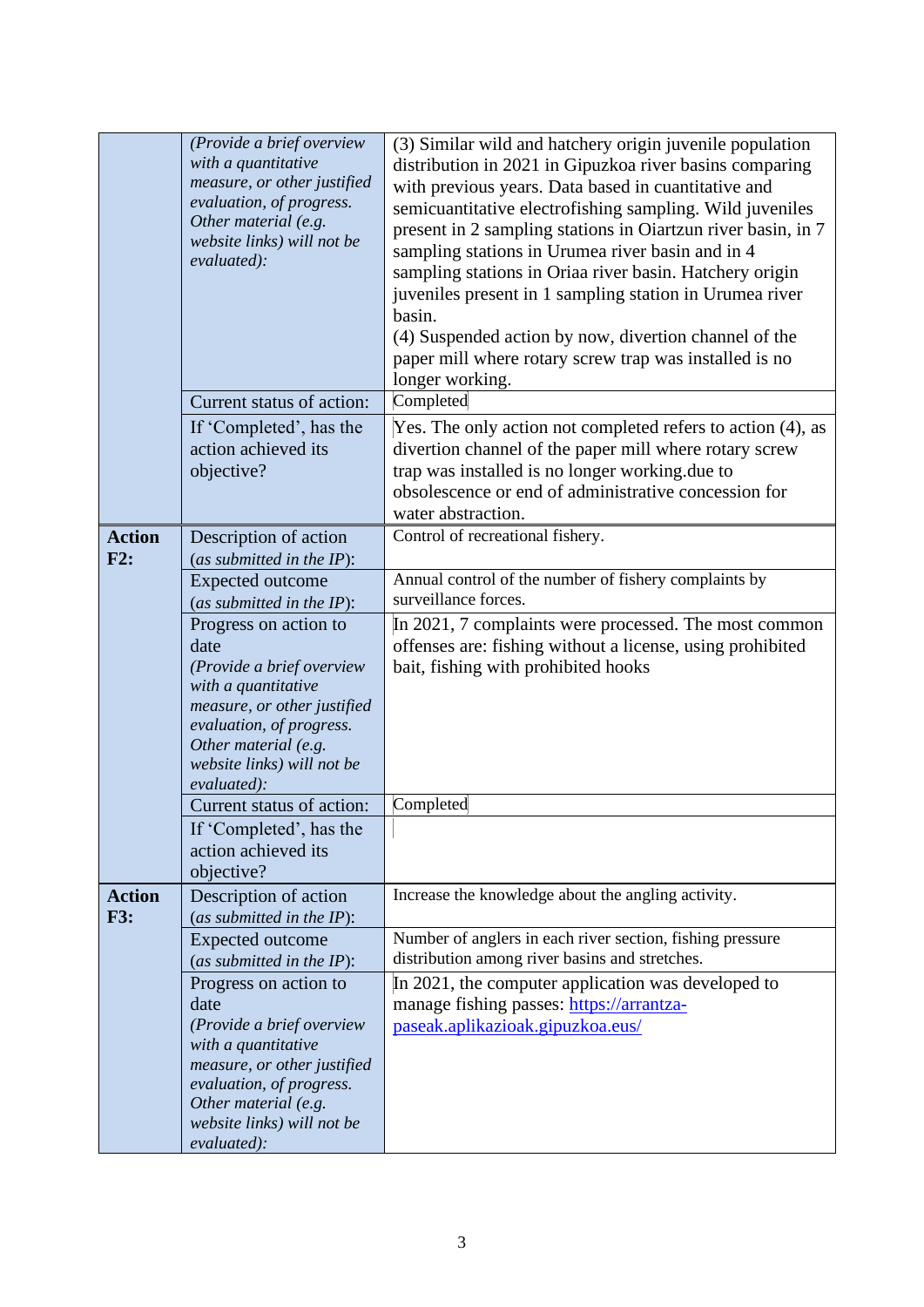| Current status of action: | Completed |
|---------------------------|-----------|
| If 'Completed', has the   |           |
| action achieved its       |           |
| objective?                |           |

#### **3.2 Provide an update on progress on actions relating to Habitat Protection and Restoration** *(section 3.5 of the Implementation Plan).*

*Note: the reports under 'Progress on action to date' should provide a brief overview of each action. For all actions, provide clear and concise quantitative information to demonstrate progress. In circumstances where quantitative information cannot be provided for a particular action because of its nature, a clear rationale must be given for not providing quantitative information and other information should be provided to enable progress with that action to be evaluated. While referring to additional material (e.g. via links to websites) may assist those seeking more detailed information, this will not be evaluated by the Review Group.*

| <b>Action</b><br>H1: | Description of action<br>(as submitted in the $IP$ ):                                                                                                                                                             | (1) Evaluation of the permeability of 8 obstacles or fish-ways<br>carried out (LIFE IREKIBAI)<br>(2) Evaluation of permeability of V-flat gauging stations during<br>2019-2020<br>(3) Permeabilization of 48 obstacles in Gipuzkoa rivers to<br>improve longitudinal connectivity in the frame of the<br>Gipuzkoan rivers permeabilization Master Plan.                                                                                                                                                  |
|----------------------|-------------------------------------------------------------------------------------------------------------------------------------------------------------------------------------------------------------------|----------------------------------------------------------------------------------------------------------------------------------------------------------------------------------------------------------------------------------------------------------------------------------------------------------------------------------------------------------------------------------------------------------------------------------------------------------------------------------------------------------|
|                      | <b>Expected outcome</b><br>(as submitted in the IP):                                                                                                                                                              | Report and GIS database.                                                                                                                                                                                                                                                                                                                                                                                                                                                                                 |
|                      | Progress on action to<br>date<br>(Provide a brief overview<br>with a quantitative<br>measure, or other justified<br>evaluation, of progress.<br>Other material (e.g.<br>website links) will not be<br>evaluated): | $(1)$ Evaluation based in telemetry (radio and pit tags)<br>monitoring studies of salmon and brown trout in fish<br>passes. https://www.irekibai.eu/avance-del-<br>proyecto/desarrollo-de-las-acciones/<br>(2) 2 V-flat gauging stations have been evaluated in 2019<br>and 2020 for brown trout and barbus (Luciobarbus<br>graellsii). Station efficacy for trout between 64%-83%<br>and 86% for barbus, varying with river flow.<br>(3) 8 obstacles permeabilized in 2021: 7 demolitions and<br>1 ramp |
|                      | Current status of action:                                                                                                                                                                                         | Completed                                                                                                                                                                                                                                                                                                                                                                                                                                                                                                |
|                      | If 'Completed', has the<br>action achieved its<br>objective?                                                                                                                                                      | Yes. Action (2) is being amplified with another V-flat<br>gauging station being evaluated for trout, finishing in<br>March 2022.                                                                                                                                                                                                                                                                                                                                                                         |
| <b>Action</b><br>H2: | Description of action<br>(as submitted in the $IP$ ):                                                                                                                                                             | Update of the salmonid mesohabitat maps.                                                                                                                                                                                                                                                                                                                                                                                                                                                                 |
|                      | <b>Expected outcome</b><br>(as submitted in the $IP$ ):                                                                                                                                                           | An updated GIS database and maps. This information will be<br>used to report the impact assessment of any construction that<br>could affect the important salmonid mesohabitats identified.                                                                                                                                                                                                                                                                                                              |
|                      | Progress on action to<br>date<br>(Provide a brief overview<br>with a quantitative<br>measure, or other justified                                                                                                  | Not started<br>Will be done in the period of 2022-2024                                                                                                                                                                                                                                                                                                                                                                                                                                                   |
|                      | evaluation, of progress.<br>Other material (e.g.                                                                                                                                                                  |                                                                                                                                                                                                                                                                                                                                                                                                                                                                                                          |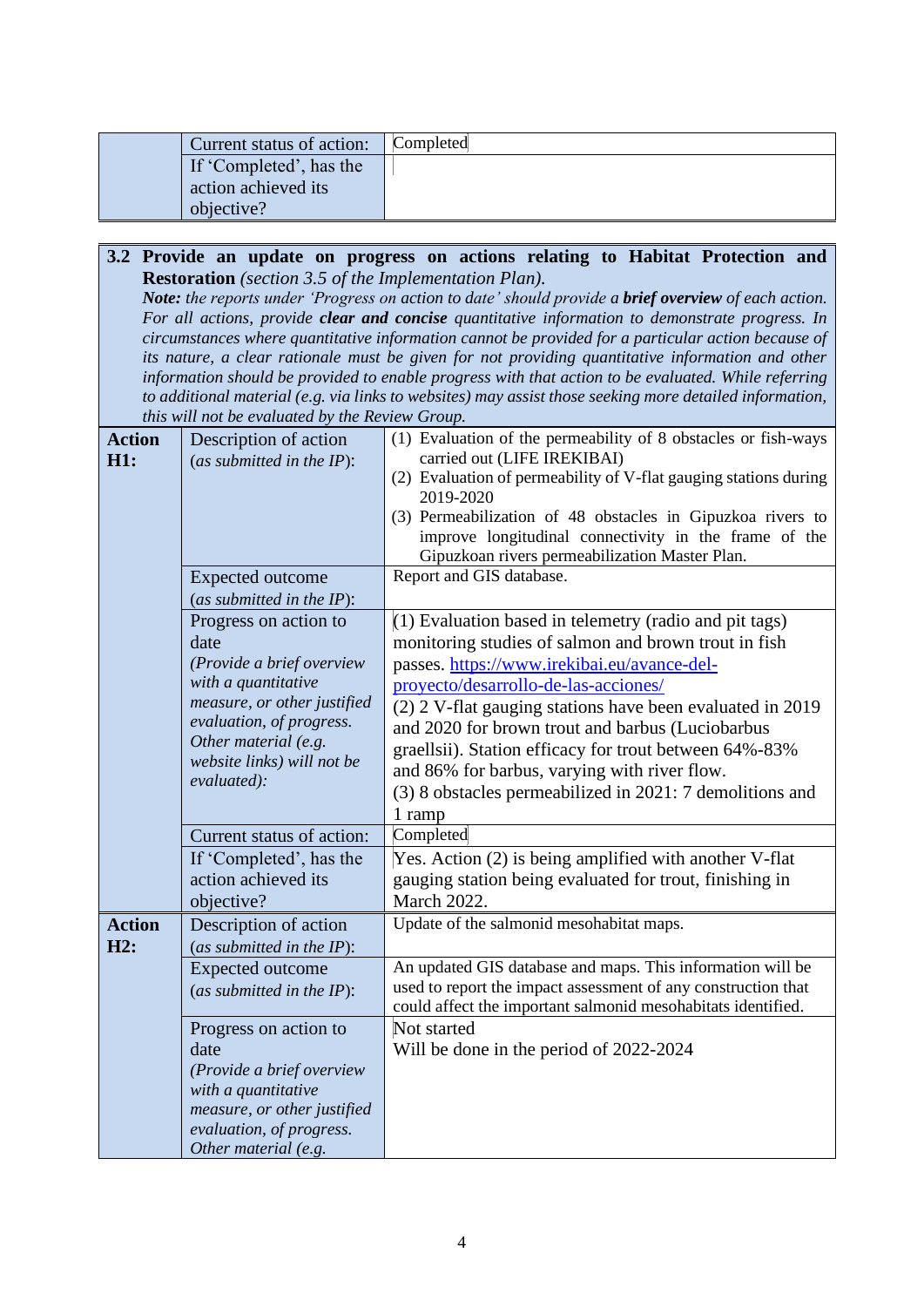| website links) will not be<br>evaluated): |             |
|-------------------------------------------|-------------|
| Current status of action:                 | Not started |
| If 'Completed', has the                   |             |
| action achieved its                       |             |
| objective?                                |             |

#### **3.3 Provide an update on progress on actions relating to Aquaculture, Introductions and Transfers and Transgenics** *(section 4.11 of the Implementation Plan).*

*Note*: the reports under 'Progress on action to date' should provide a **brief overview** of each action. *For all actions, provide clear and concise quantitative information to demonstrate progress. In circumstances where quantitative information cannot be provided for a particular action because of its nature, a clear rationale must be given for not providing quantitative information and other information should be provided to enable progress with that action to be evaluated. While referring to additional material (e.g. via links to websites) may assist those seeking more detailed information, this will not be evaluated by the Review Group.*

| <b>Action</b><br>$\mathbf{A}1$ : | Description of action<br>(as submitted in the $IP$ ):   | Supplemental stocking of Gipuzkoan rivers with salmon<br>yearlings:                                                                     |
|----------------------------------|---------------------------------------------------------|-----------------------------------------------------------------------------------------------------------------------------------------|
|                                  |                                                         | (1) Selection and transfer of wild spawners from fish traps to<br>the hatchery.<br>(2) Artificial spawning and fry growth in captivity. |
|                                  |                                                         | Tagging (adipose fin clip) and stocking in rivers and tributaries<br>upstream from naturally colonized areas.                           |
|                                  | <b>Expected outcome</b><br>(as submitted in the $IP$ ): | Increase of the emigrating smolt population and returning<br>salmons in Gipuzkoan rivers.                                               |
|                                  | Progress on action to                                   | $(1)$ 5 female and 3 male adult salmon controlled in Oria                                                                               |
|                                  | date                                                    | and Urumea river traps transferred to Irun fish farm in                                                                                 |
|                                  | (Provide a brief overview                               | 2021 for artificial spawning.                                                                                                           |
|                                  | with a quantitative                                     | (2) 53,235 eggs cultivated in the Irun fish farm that turn                                                                              |
|                                  | measure, or other justified                             | into 38.725 yearlings being released in Oria and Urumea                                                                                 |
|                                  | evaluation, of progress.                                | river basins during 2021 after tagging (adipose fin clip).                                                                              |
|                                  | Other material (e.g.<br>website links) will not be      |                                                                                                                                         |
|                                  | evaluated):                                             |                                                                                                                                         |
|                                  | Current status of action:                               | Completed                                                                                                                               |
|                                  | If 'Completed', has the                                 | Yes                                                                                                                                     |
|                                  | action achieved its                                     |                                                                                                                                         |
|                                  | objective?                                              |                                                                                                                                         |

# **4: Additional information required under the Convention**

4.1 Details of any laws, regulations and programmes that have been adopted or repealed since the last notification.

4.2 Details of any new commitments concerning the adoption or maintenance in force for specified periods of time of conservation, restoration, and other management measures.

4.3 Details of any new actions to prohibit fishing for salmon beyond 12 nautical miles.